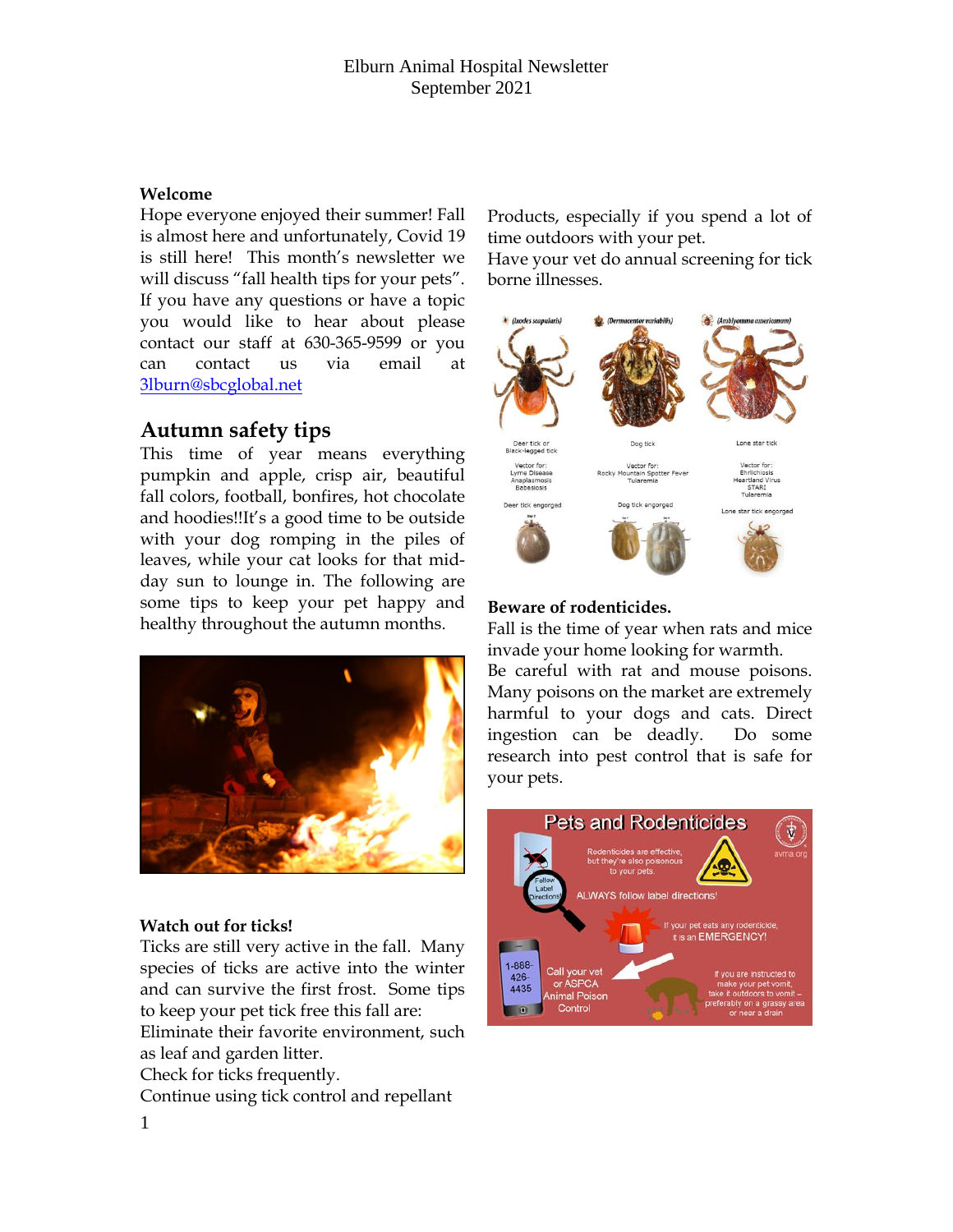## Elburn Animal Hospital Newsletter September 2021

#### **Wild mushrooms**

If we have a damp autumn, you will see more and more mushrooms growing in and around your yard. While most mushrooms are safe, there is a small percentage that is highly toxic. Familiarize yourself with which mushrooms are toxic, and if you think your pet has eaten a poison mushroom, contact poison control or a veterinarian immediately!



#### **Feed your pet the correct diet**

Cool temperatures mean more energy is needed to stay warm. You may need to feed your pet a bit more, especially if your pet is very active and outdoors frequently. However, before you do this, discuss it with your veterinarian.

#### **Antifreeze toxicity**

In preparing for winter, people usually start to winterize their cars in the fall. This often involves changing fluids such as antifreeze which can be deadly for pets. Just 1 – 2 teaspoons can kill a 10 pound dog; less can kill a 10 pound cat! One of the substances in antifreeze is ethylene alcohol; it has a sweet smell that entices pets to lick it up. It is extremely important to clean any spills up right away and make sure your pets are not in the garage while you are working on your vehicle. Cat litter works very well to absorb any spills.



#### **Chocolate and other holiday foods**

With Halloween, Thanksgiving, Christmas and New Year all coming up in the fall and winter, we increase our intake in sweet, hearty foods. It is important to make sure your pets don't get into any foods that can make them sick; for example, chocolate, grapes, raisins, onions, macadamia nuts are all toxic for your pets. Also, while not considered toxic, rich, and fatty foods can cause stomach problems such as diarrhea and gastroenteritis and more serious conditions like pancreatitis. Also food items that can cause choking hazards, like turkey bones around Thanksgiving. Also, many candies and gums, even some peanut butter, contain xylitol, an extremely toxic sugar substitute, so make